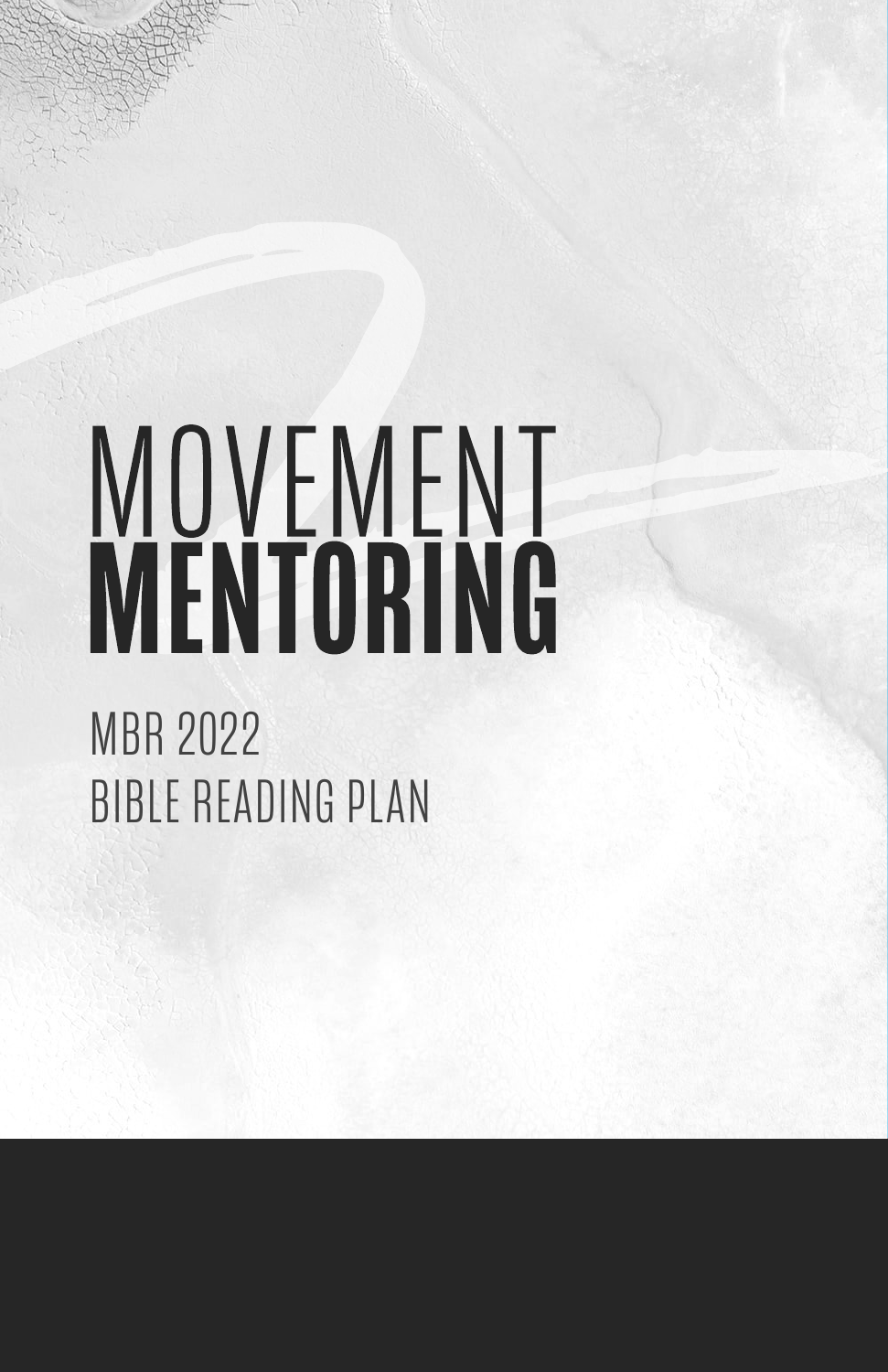| <b>DAY</b> | DATE    | OLD TESTAMENT     | <b>NEW TESTAMENT</b> |
|------------|---------|-------------------|----------------------|
| SAT        | 1/1/22  | X                 | X                    |
| SUN        | 1/2/22  | X                 | X                    |
| <b>MON</b> | 1/3/22  | Ecclesiastes 12   | Luke 1               |
| TUE        | 1/4/22  | Song of Solomon 1 | Luke 2               |
| WED        | 1/5/22  | Song of Solomon 2 | Luke 3               |
| THUR       | 1/6/22  | Song of Solomon 3 | Luke 4               |
| FRI        | 1/7/22  | Song of Solomon 4 | Luke 5               |
| SAT        | 1/8/22  | Psalm 105         | $\chi$               |
| SUN        | 1/9/22  | X                 | $\chi$               |
| <b>MON</b> | 1/10/22 | Song of Solomon 5 | Luke 6               |
| TUE        | 1/11/22 | Song of Solomon 6 | Luke 7               |
| WED        | 1/12/22 | Song of Solomon 7 | Luke 8               |
| THUR       | 1/13/22 | Song of Solomon 8 | Luke 9               |
| FRI        | 1/14/22 | Isaiah 1          | Luke 10              |
| SAT        | 1/15/22 | Psalm 106         | $\chi$               |
| SUN        | 1/16/22 | X                 | $\chi$               |
| <b>MON</b> | 1/17/22 | Isaiah 2          | Luke 11              |
| TUE        | 1/18/22 | Isaiah 3          | Luke 12              |
| WED        | 1/19/22 | Isaiah 4          | Luke 13              |
| THUR       | 1/20/22 | Isaiah 5          | Luke 14              |
| FRI        | 1/21/22 | Isaiah 6          | Luke 15              |
| SAT        | 1/22/22 | Psalm 107         | $\chi$               |
| SUN        | 1/23/22 | X                 | $\chi$               |
| <b>MON</b> | 1/24/22 | Isaiah 7          | Luke 16              |
| TUE        | 1/25/22 | Isaiah 8          | Luke 17              |
| WED        | 1/26/22 | Isaiah 9          | Luke 18              |
| THUR       | 1/27/22 | Isaiah 10         | Luke 19              |
| FRI        | 1/28/22 | Isaiah 11         | Luke 20              |
| SAT        | 1/29/22 | Psalm 108         | $\chi$               |
| SUN        | 1/30/22 | $\chi$            | $\chi$               |
| <b>MON</b> | 1/31/22 | Isaiah 12         | Luke 21              |
| TUE        | 2/1/22  | Isaiah 13         | Luke 22              |
| WED        | 2/2/22  | Isaiah 14         | Luke 23              |
| THUR       | 2/3/22  | Isaiah 15         | Luke 24              |
| FRI        | 2/4/22  | Isaiah 16         | Acts 1               |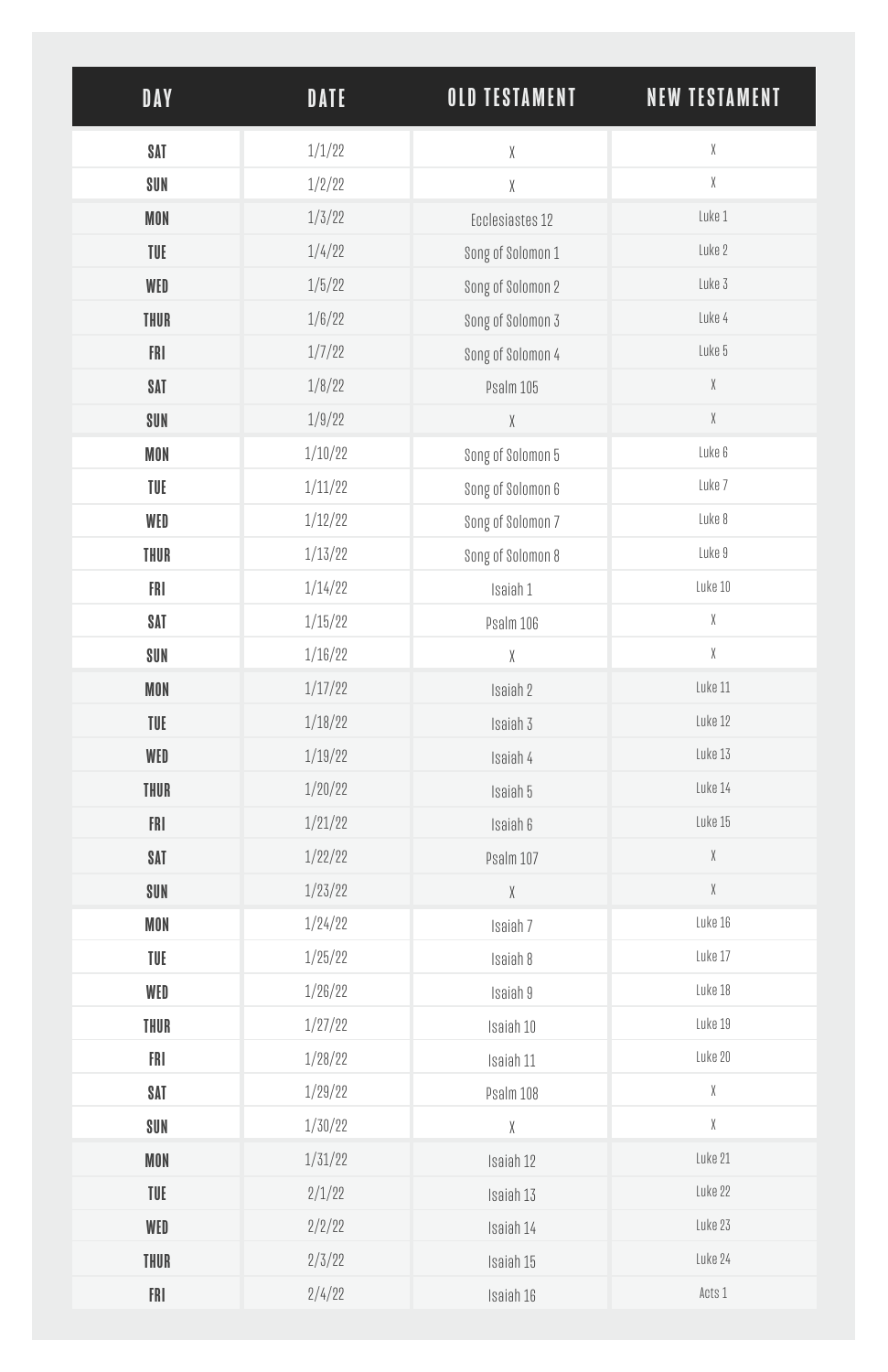| <b>DAY</b> | DATE    | OLD TESTAMENT | <b>NEW TESTAMENT</b> |
|------------|---------|---------------|----------------------|
| SAT        | 2/5/22  | Psalm 109     | $\chi$               |
| SUN        | 2/6/22  | $\chi$        | X                    |
| <b>MON</b> | 2/7/22  | Isaiah 17     | Acts 2               |
| TUE        | 2/8/22  | Isaiah 18     | Acts 3               |
| WED        | 2/9/22  | Isaiah 19     | Acts 4               |
| THUR       | 2/10/22 | Isaiah 20     | Acts 5               |
| FRI        | 2/11/22 | Isaiah 21     | Acts 6               |
| SAT        | 2/12/22 | Psalm 110     | X                    |
| SUN        | 2/13/22 | X             | $\chi$               |
| <b>MON</b> | 2/14/22 | Isaiah 22     | Acts 7               |
| TUE        | 2/15/22 | Isaiah 23     | Acts 8               |
| WED        | 2/16/22 | Isaiah 24     | Acts 9               |
| THUR       | 2/17/22 | Isaiah 25     | Acts 10              |
| FRI        | 2/18/22 | Isaiah 26     | Acts 11              |
| SAT        | 2/19/22 | Psalm 111     | $\chi$               |
| SUN        | 2/20/22 | X             | X                    |
| <b>MON</b> | 2/21/22 | Isaiah 27     | Acts 12              |
| TUE        | 2/22/22 | Isaiah 28     | Acts 13              |
| WED        | 2/23/22 | Isaiah 29     | Acts 14              |
| THUR       | 2/24/22 | Isaiah 30     | Acts 15              |
| FRI        | 2/25/22 | Isaiah 31     | Acts 16              |
| SAT        | 2/26/22 | Psalm 112     | X                    |
| SUN        | 2/27/22 | X             | X                    |
| <b>MON</b> | 2/28/22 | Isaiah 32     | Acts 17              |
| TUE        | 3/1/22  | Isaiah 33     | Acts 18              |
| WED        | 3/2/22  | Isaiah 34     | Acts 19              |
| THUR       | 3/3/22  | Isaiah 35     | Acts 20              |
| FRI        | 3/4/22  | Isaiah 36     | Acts 21              |
| SAT        | 3/5/22  | Psalm 113     | $\chi$               |
| SUN        | 3/6/22  | $\chi$        | $\chi$               |
| <b>MON</b> | 3/7/22  | Isaiah 37     | Acts 22              |
| TUE        | 3/8/22  | Isaiah 38     | Acts 23              |
| WED        | 3/9/22  | Isaiah 39     | Acts 24              |
| THUR       | 3/10/22 | Isaiah 40     | Acts 25              |
| FRI        | 3/11/22 | Isaiah 41     | Acts 26              |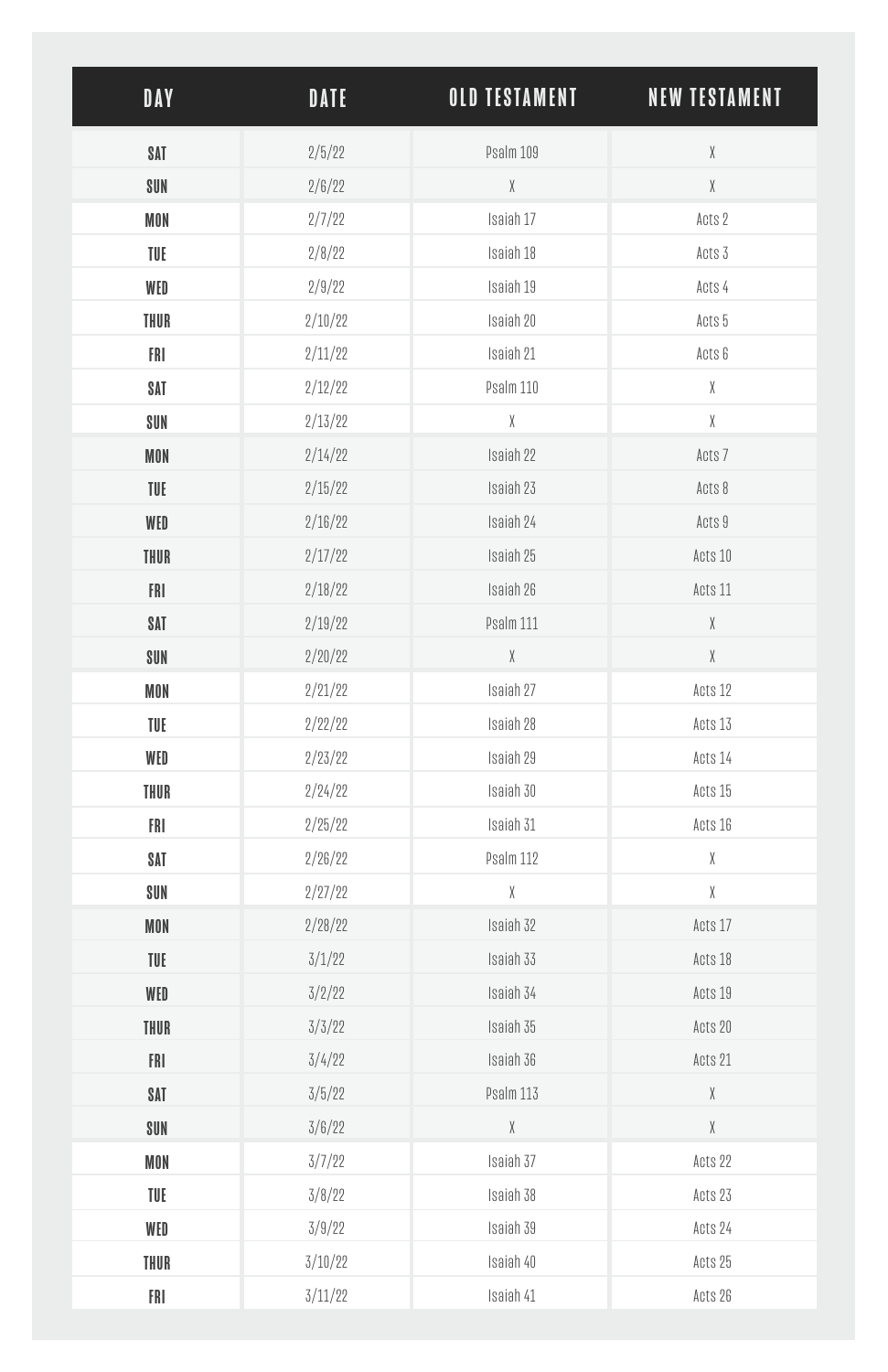| DAY        | DATE    | OLD TESTAMENT | <b>NEW TESTAMENT</b> |
|------------|---------|---------------|----------------------|
| SAT        | 3/12/22 | Psalm 114     | X                    |
| SUN        | 3/13/22 | $\chi$        | $\chi$               |
| <b>MON</b> | 3/14/22 | Isaiah 42     | Acts 27              |
| TUE        | 3/15/22 | Isaiah 43     | Acts 28              |
| WED        | 3/16/22 | Isaiah 44     | Romans 1             |
| THUR       | 3/17/22 | Isaiah 45     | Romans 2             |
| FRI        | 3/18/22 | Isaiah 46     | Romans 3             |
| SAT        | 3/19/22 | Psalm 115     | $\chi$               |
| SUN        | 3/20/22 | X             | X                    |
| <b>MON</b> | 3/21/22 | Isaiah 47     | Romans 4             |
| TUE        | 3/22/22 | Isaiah 48     | Romans 5             |
| WED        | 3/23/22 | Isaiah 49     | Romans 6             |
| THUR       | 3/24/22 | Isaiah50      | Romans 7             |
| FRI        | 3/25/22 | Isaiah 51     | Romans 8             |
| SAT        | 3/26/22 | Psalm 116     | $\chi$               |
| SUN        | 3/27/22 | $\chi$        | X                    |
| <b>MON</b> | 3/28/22 | Isaiah 52     | Romans 9             |
| TUE        | 3/29/22 | Isaiah 53     | Romans 10            |
| WED        | 3/30/22 | Isaiah 54     | Romans 11            |
| THUR       | 3/31/22 | Isaiah 55     | Romans 12            |
| FRI        | 4/1/22  | Isaiah 56     | Romans 13            |
| SAT        | 4/2/22  | Psalm 117     | $\chi$               |
| SUN        | 4/3/22  | $\chi$        | X                    |
| <b>MON</b> | 4/4/22  | Isaiah 57     | Romans 14            |
| TUE        | 4/5/22  | Isaiah 58     | Romans 15            |
| WED        | 4/6/22  | Isaiah 59     | Romans 16            |
| THUR       | 4/7/22  | Isaiah 60     | 1 Corinthians 1      |
| FRI        | 4/8/22  | Isaiah 61     | 1 Corinthians 2      |
| SAT        | 4/9/22  | Psalm 118     | $\chi$               |
| SUN        | 4/10/22 | $\chi$        | $\chi$               |
| <b>MON</b> | 4/11/22 | Isaiah 62     | 1 Corinthians 3      |
| TUE        | 4/12/22 | Isaiah 63     | 1 Corinthians 4      |
| WED        | 4/13/22 | Isaiah 64     | 1 Corinthians 5      |
| THUR       | 4/14/22 | Isaiah 65     | 1 Corinthians 6      |
| FRI        | 4/15/22 | Isaiah 66     | 1 Corinthians 7      |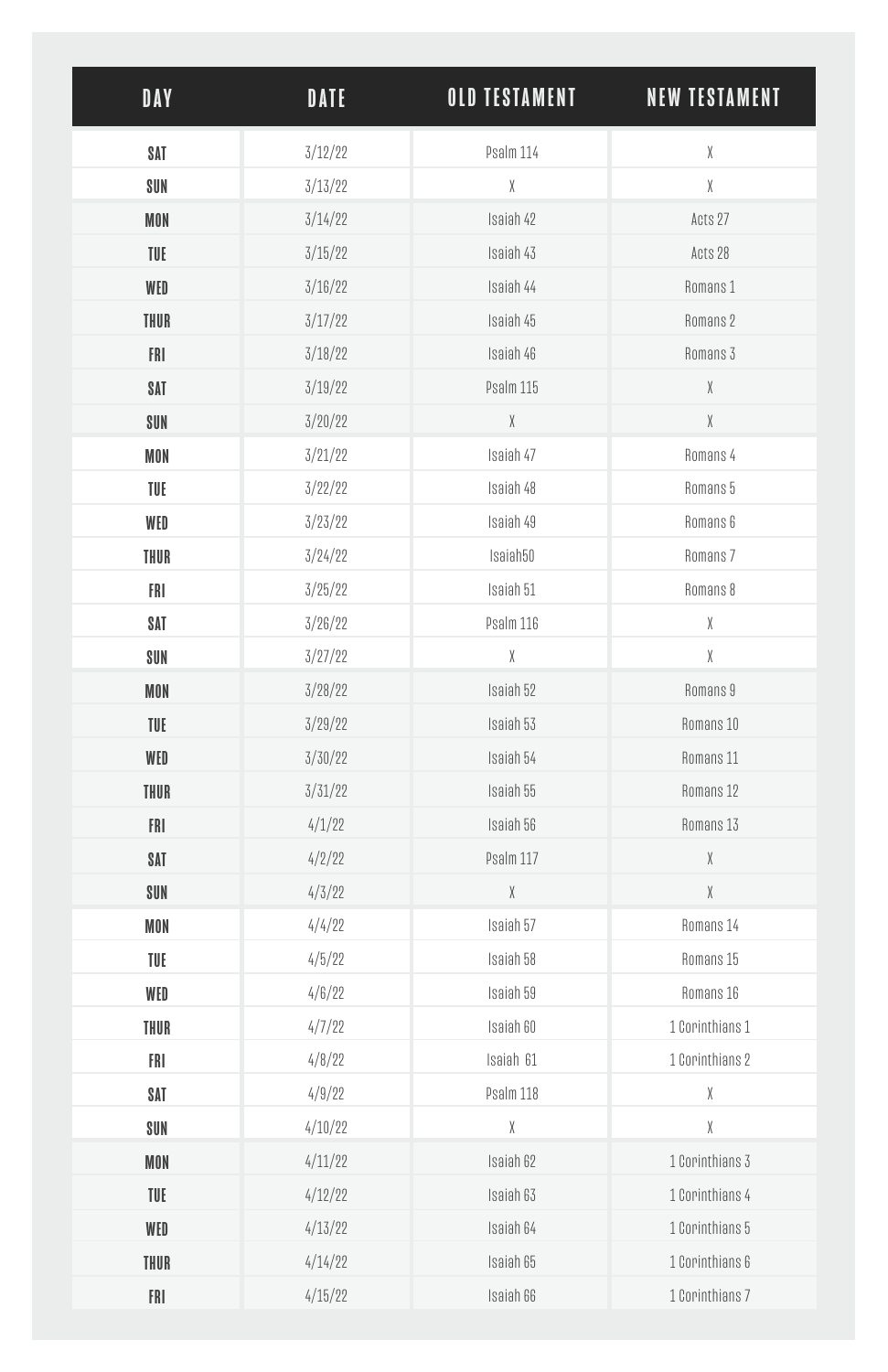| DAY        | DATE    | OLD TESTAMENT    | <b>NEW TESTAMENT</b> |
|------------|---------|------------------|----------------------|
| SAT        | 4/16/22 | Psalm 119:1-24   | X                    |
| SUN        | 4/17/22 | X                | $\chi$               |
| <b>MON</b> | 4/18/22 | Jeremiah 1       | I Corinthians 8      |
| TUE        | 4/19/22 | Jeremiah 2       | I Corinthians 9      |
| WED        | 4/20/22 | Jeremiah 3       | I Corinthians 10     |
| THUR       | 4/21/22 | Jeremiah 4       | I Corinthians 11     |
| FRI        | 4/22/22 | Jeremiah 5       | I Corinthians 12     |
| SAT        | 4/23/22 | Psalm 119:25-48  | X                    |
| SUN        | 4/24/22 | X                | X                    |
| <b>MON</b> | 4/25/22 | Jeremiah 6       | I Corinthians 13     |
| TUE        | 4/26/22 | Jeremiah 7       | I Corinthians 14     |
| WED        | 4/27/22 | Jeremiah 8       | I Corinthians 15     |
| THUR       | 4/28/22 | Jeremiah 9       | I Corinthians 16     |
| FRI        | 4/29/22 | Jeremiah 10      | 2 Corinthians 1      |
| SAT        | 4/30/22 | Psalm 119:49-72  | X                    |
| SUN        | 5/1/22  | X                | X                    |
| <b>MON</b> | 5/2/22  | Jeremiah 11      | 2 Corinthians        |
| TUE        | 5/3/2   | Jeremiah12       | 2 Corinthians        |
| WED        | 5/4/22  | Jeremiah 13      | 2 Corinthians        |
| THUR       | 5/5/22  | Jeremiah 14      | 2 Corinthians        |
| FRI        | 5/6/22  | Jeremiah 15      | 2 Corinthians        |
| SAT        | 5/7/22  | Psalm 119:73-96  | X                    |
| SUN        | 5/8/22  | X                | $\chi$               |
| <b>MON</b> | 5/9/22  | Jeremiah 16      | 2 Corinthians        |
| TUE        | 5/10/22 | Jeremiah 17      | 2 Corinthians        |
| WED        | 5/11/22 | Jeremiah 18      | 2 Corinthians        |
| THUR       | 5/12/22 | Jeremiah 19      | 2 Corinthians        |
| FRI        | 5/13/22 | Jeremiah 20      | 2 Corinthians        |
| SAT        | 5/14/22 | Psalm 119:97-120 | $\chi$               |
| SUN        | 5/15/22 | $\chi$           | $\chi$               |
| <b>MON</b> | 5/16/22 | Jeremiah 21      | 2 Corinthians        |
| TUE        | 5/17/22 | Jeremiah 22      | 2 Corinthians        |
| WED        | 5/18/22 | Jeremiah 23      | Galatians 1          |
| THUR       | 5/19/22 | Jeremiah 24      | Galatians 2          |
| FRI        | 5/20/22 | Jeremiah 25      | Galatians 3          |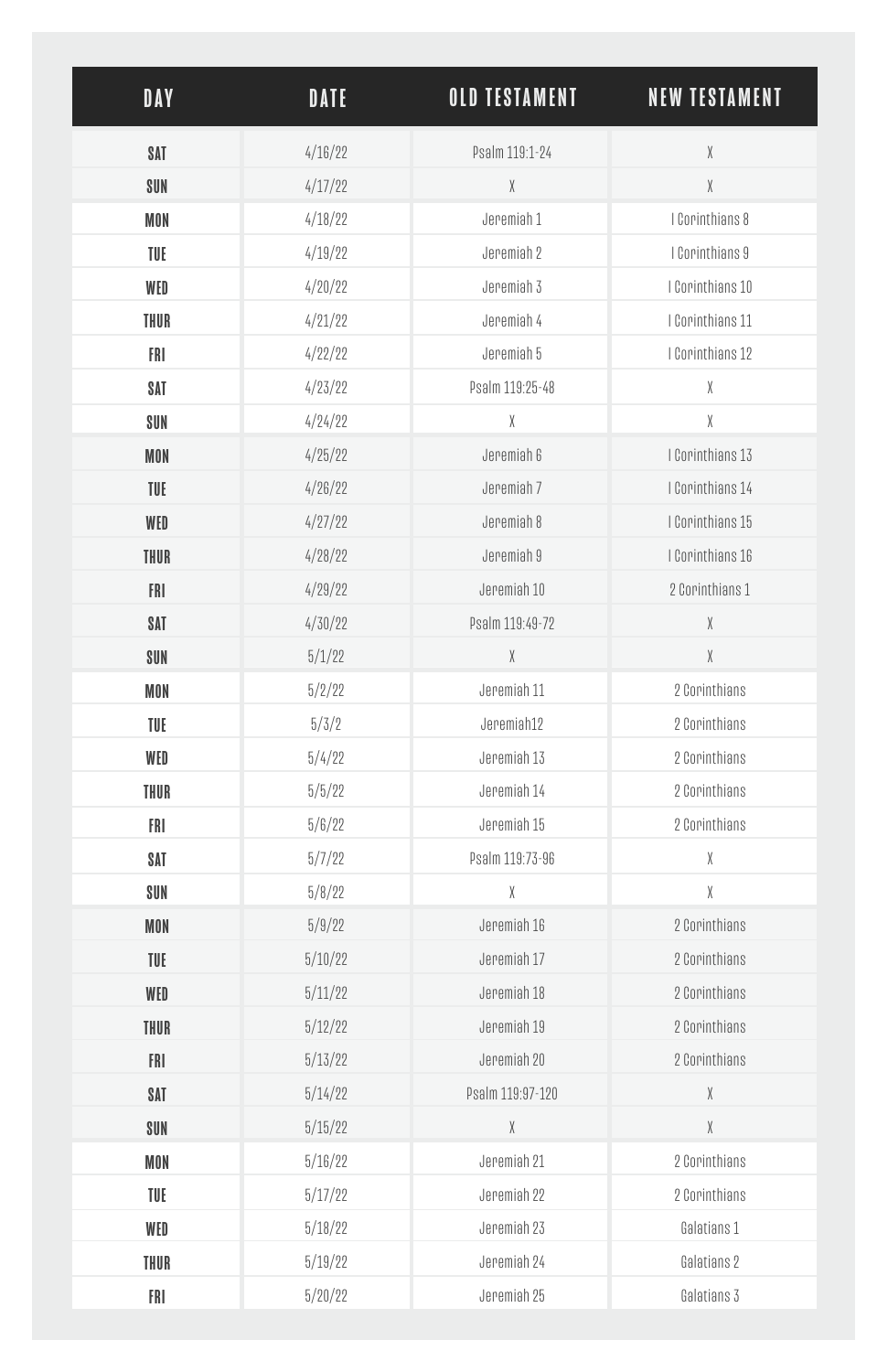| <b>DAY</b> | DATE    | OLD TESTAMENT     | <b>NEW TESTAMENT</b> |
|------------|---------|-------------------|----------------------|
| SAT        | 5/21/22 | Psalm 119:121-144 | X                    |
| SUN        | 5/22/22 | X                 | $\chi$               |
| <b>MON</b> | 5/23/22 | Jeremiah 26       | Galatians 4          |
| TUE        | 5/24/22 | Jeremiah 27       | Galatians 5          |
| WED        | 5/25/22 | Jeremiah 28       | Galatians 6          |
| THUR       | 5/26/22 | Jeremiah 29       | Ephesians 1          |
| FRI        | 5/27/22 | Jeremiah 30       | Ephesians 2          |
| SAT        | 5/28/22 | Psalm 119:145-168 | $\chi$               |
| SUN        | 5/29/22 | $\chi$            | X                    |
| <b>MON</b> | 5/30/22 | Jeremiah 31       | Ephesians 3          |
| TUE        | 5/31/22 | Jeremiah 32       | Ephesians 4          |
| WED        | 6/1/22  | Jeremiah 33       | Ephesians 5          |
| THUR       | 6/2/22  | Jeremiah 34       | Ephesians 6          |
| FRI        | 6/3/22  | Jeremiah 35       | Philippians 1        |
| SAT        | 6/4/22  | Psalm 119:169-176 | X                    |
| SUN        | 6/5/22  | X                 | $\chi$               |
| <b>MON</b> | 6/6/22  | Jeremiah 36       | Philippians 2        |
| TUE        | 6/7/22  | Jeremiah 37       | Philippians 3        |
| WED        | 6/8/22  | Jeremiah 38       | Philippians 4        |
| THUR       | 6/9/22  | Jeremiah 39       | Colossians 1         |
| FRI        | 6/10/22 | Jeremiah 40       | Colossians 2         |
| SAT        | 6/11/22 | Psalm 120         | $\chi$               |
| SUN        | 6/12/22 | $\chi$            | X                    |
| <b>MON</b> | 6/13/22 | Jeremiah 41       | Colossians 3         |
| TUE        | 6/14/22 | Jeremiah 42       | Colossians 4         |
| WED        | 6/15/22 | Jeremiah 43       | 1 Thessalonians 1    |
| THUR       | 6/16/22 | Jeremiah 44       | 1 Thessalonians 2    |
| FRI        | 6/17/22 | Jeremiah 45       | 1 Thessalonians 3    |
| SAT        | 6/18/22 | Psalm 121         | X                    |
| SUN        | 6/19/22 | $\chi$            | $\chi$               |
| <b>MON</b> | 6/20/22 | Jeremiah 46       | 1 Thessalonians 4    |
| TUE        | 6/21/22 | Jeremiah 47       | 1 Thessalonians 5    |
| WED        | 6/22/22 | Jeremiah 48       | 1 Thessalonians 1    |
| THUR       | 6/23/22 | Jeremiah 49       | 1 Thessalonians 2    |
| FRI        | 6/24/22 | Jeremiah 50       | 1 Thessalonians 3    |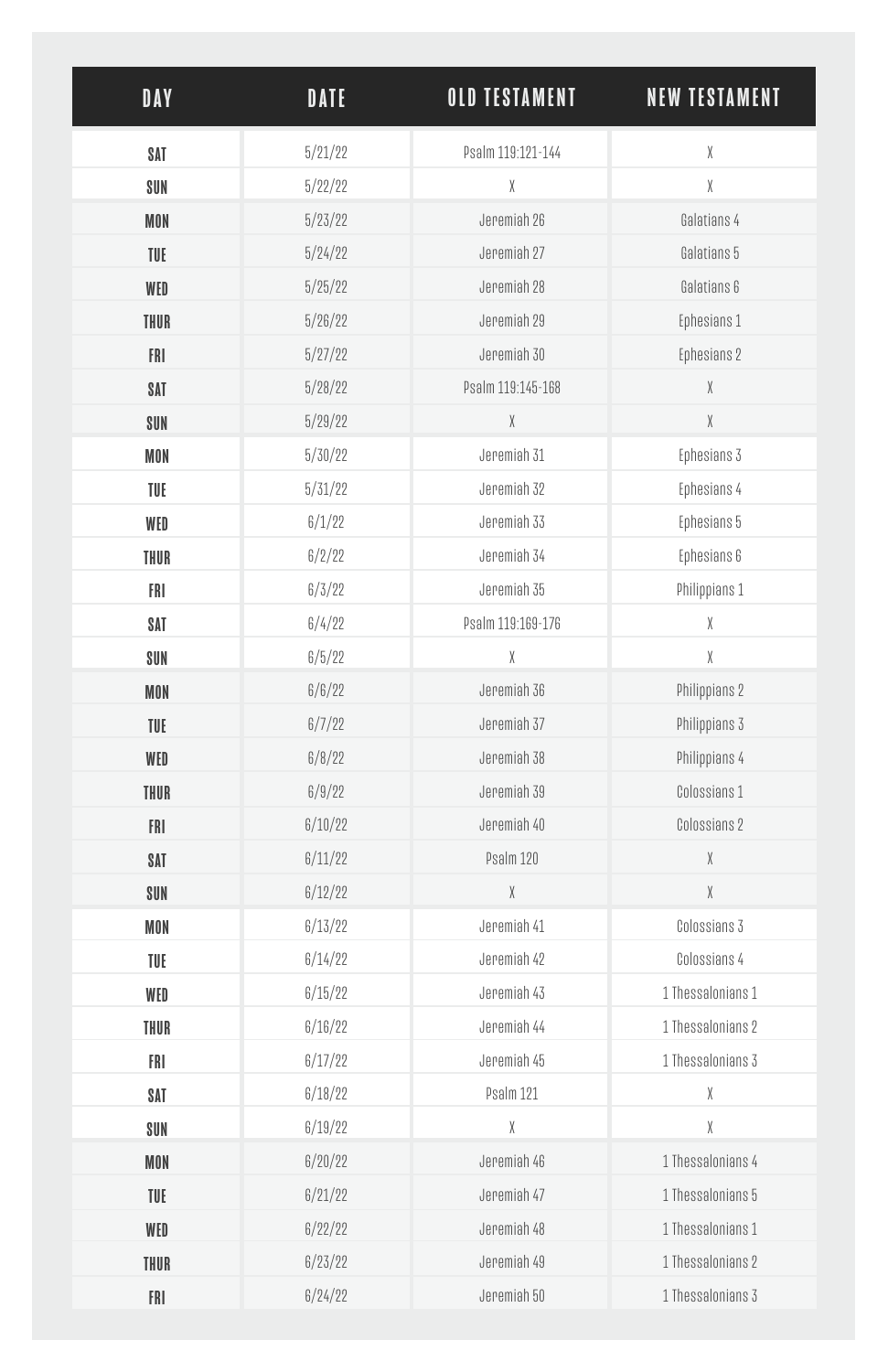| <b>DAY</b> | DATE    | OLD TESTAMENT  | <b>NEW TESTAMENT</b> |
|------------|---------|----------------|----------------------|
| SAT        | 6/25/22 | Psalm 122      | X                    |
| SUN        | 6/26/22 | $\chi$         | $\chi$               |
| <b>MON</b> | 6/27/22 | Jeremiah 51    | 1 Timothy 1          |
| TUE        | 6/28/22 | Jeremiah 52    | 1 Timothy 2          |
| WED        | 6/29/22 | Lamentations 1 | 1 Timothy 3          |
| THUR       | 6/30/22 | Lamentations 2 | 1 Timothy 4          |
| FRI        | 7/1/22  | Lamentations 3 | 1 Timothy 5          |
| SAT        | 7/2/22  | Psalm 123      | X                    |
| SUN        | 7/3/22  | X              | $\chi$               |
| <b>MON</b> | 7/4/22  | Lamentations 4 | 1 Timothy 6          |
| TUE        | 7/5/22  | Lamentations 5 | 2 Timothy 1          |
| WED        | 7/6/22  | Ezekiel 1      | 2 Timothy 1          |
| THUR       | 7/7/22  | Ezekiel 2      | 2 Timothy 3          |
| FRI        | 7/8/22  | Ezekiel 3      | 2 Timothy 4          |
| SAT        | 7/9/22  | Psalm 124      | $\chi$               |
| SUN        | 7/10/22 | X              | X                    |
| <b>MON</b> | 7/11/22 | Ezekiel 4      | Titus 1              |
| TUE        | 7/12/22 | Ezekiel 5      | Titus 2              |
| WED        | 7/13/22 | Ezekiel 6      | Titus 3              |
| THUR       | 7/14/22 | Ezekiel 7      | Philemon             |
| FRI        | 7/15/22 | Ezekiel 8      | John 1               |
| SAT        | 7/16/22 | Psalm 125      | $\chi$               |
| SUN        | 7/17/22 | X              | $\chi$               |
| <b>MON</b> | 7/18/22 | Ezekiel 9      | John 2               |
| TUE        | 7/19/22 | Ezekiel 10     | John 3               |
| WED        | 7/20/22 | Ezekiel 11     | John 4               |
| THUR       | 7/21/22 | Ezekiel 12     | John 5               |
| FRI        | 7/22/22 | Ezekiel 13     | John 6               |
| SAT        | 7/23/22 | Psalm 126      | X                    |
| SUN        | 7/24/22 | $\chi$         | $\chi$               |
| <b>MON</b> | 7/25/22 | Ezekiel 14     | John 7               |
| TUE        | 7/26/22 | Ezekiel 15     | John 8               |
| WED        | 7/27/22 | Ezekiel 16     | John 9               |
| THUR       | 7/28/22 | Ezekiel 17     | John 10              |
| FRI        | 7/29/22 | Ezekiel 18     | John <sub>11</sub>   |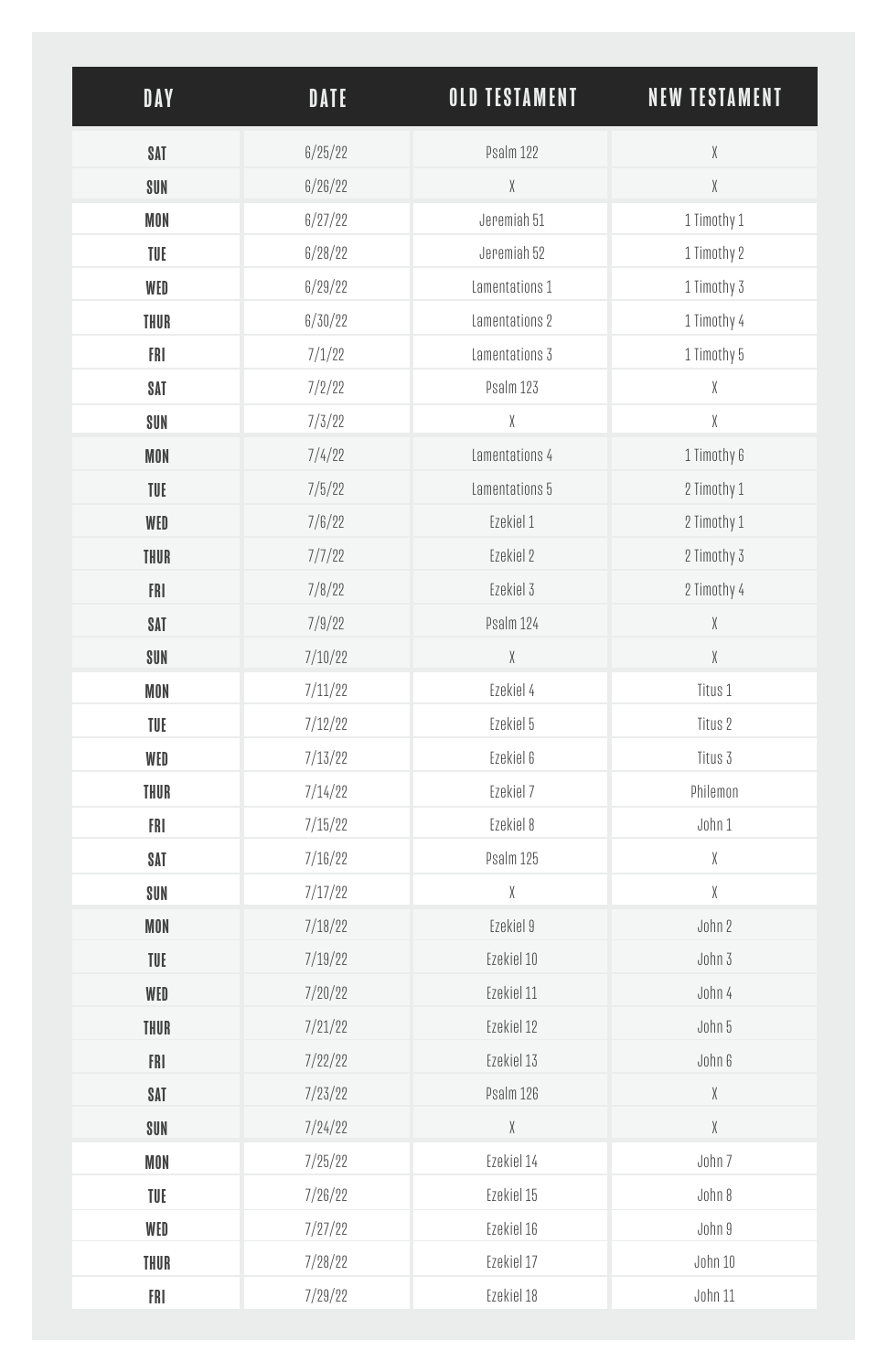| <b>DAY</b>  | DATE    | OLD TESTAMENT | <b>NEW TESTAMENT</b> |
|-------------|---------|---------------|----------------------|
| SAT         | 7/30/22 | Psalm 127     | X                    |
| SUN         | 7/31/22 | X             | $\chi$               |
| <b>MON</b>  | 8/1/22  | Ezekiel 19    | John 12              |
| TUE         | 8/2/22  | Ezekiel 20    | John 13              |
| WED         | 8/3/22  | Ezekiel 21    | John 14              |
| THUR        | 8/4/22  | Ezekiel 22    | John 15              |
| FRI         | 8/5/22  | Ezekiel 23    | John 16              |
| SAT         | 8/6/22  | Psalm 128     | $\uplambda$          |
| SUN         | 8/7/22  | $\chi$        | X                    |
| <b>MON</b>  | 8/8/22  | Ezekiel 24    | John 17              |
| TUE         | 8/9/22  | Ezekiel 25    | John 18              |
| WED         | 8/10/22 | Ezekiel 26    | John 19              |
| THUR        | 8/11/22 | Ezekiel 27    | John 20              |
| FRI         | 8/12/22 | Ezekiel 28    | John 21              |
| SAT         | 8/13/22 | Psalm 129     | $\chi$               |
| SUN         | 8/14/22 | χ             | $\chi$               |
| <b>MON</b>  | 8/15/22 | Ezekiel 29    | $1$ John $1$         |
| TUE         | 8/16/22 | Ezekiel 30    | 1 John 2             |
| WED         | 8/17/22 | Ezekiel 31    | 1 John 3             |
| THUR        | 8/18/22 | Ezekiel 32    | 1 John 4             |
| FRI         | 8/19/22 | Ezekiel 33    | 1 John 5             |
| SAT         | 8/20/22 | Psalm 130     | $\uplambda$          |
| SUN         | 8/21/22 | $\chi$        | X                    |
| <b>MON</b>  | 8/22/22 | Ezekiel 34    | 2 John               |
| TUE         | 8/23/22 | Ezekiel 35    | 3 John               |
| WED         | 8/24/22 | Ezekiel 36    | <b>Revelation 1</b>  |
| THUR        | 8/25/22 | Ezekiel 37    | Revelation 2         |
| FRI         | 8/26/22 | Ezekiel 38    | Revelation 3         |
| SAT         | 8/27/22 | Psalm 131     | X                    |
| SUN         | 8/28/22 | $\chi$        | $\chi$               |
| <b>MON</b>  | 8/29/22 | Ezekiel 39    | Revelation 4         |
| TUE         | 8/30/22 | Ezekiel 40    | Revelation 5         |
| WED         | 8/31/22 | Ezekiel 41    | Revelation 6         |
| THUR        | 9/1/22  | Ezekiel 42    | Revelation 7         |
| ${\sf FRI}$ | 9/2/22  | Ezekiel 43    | Revelation 8         |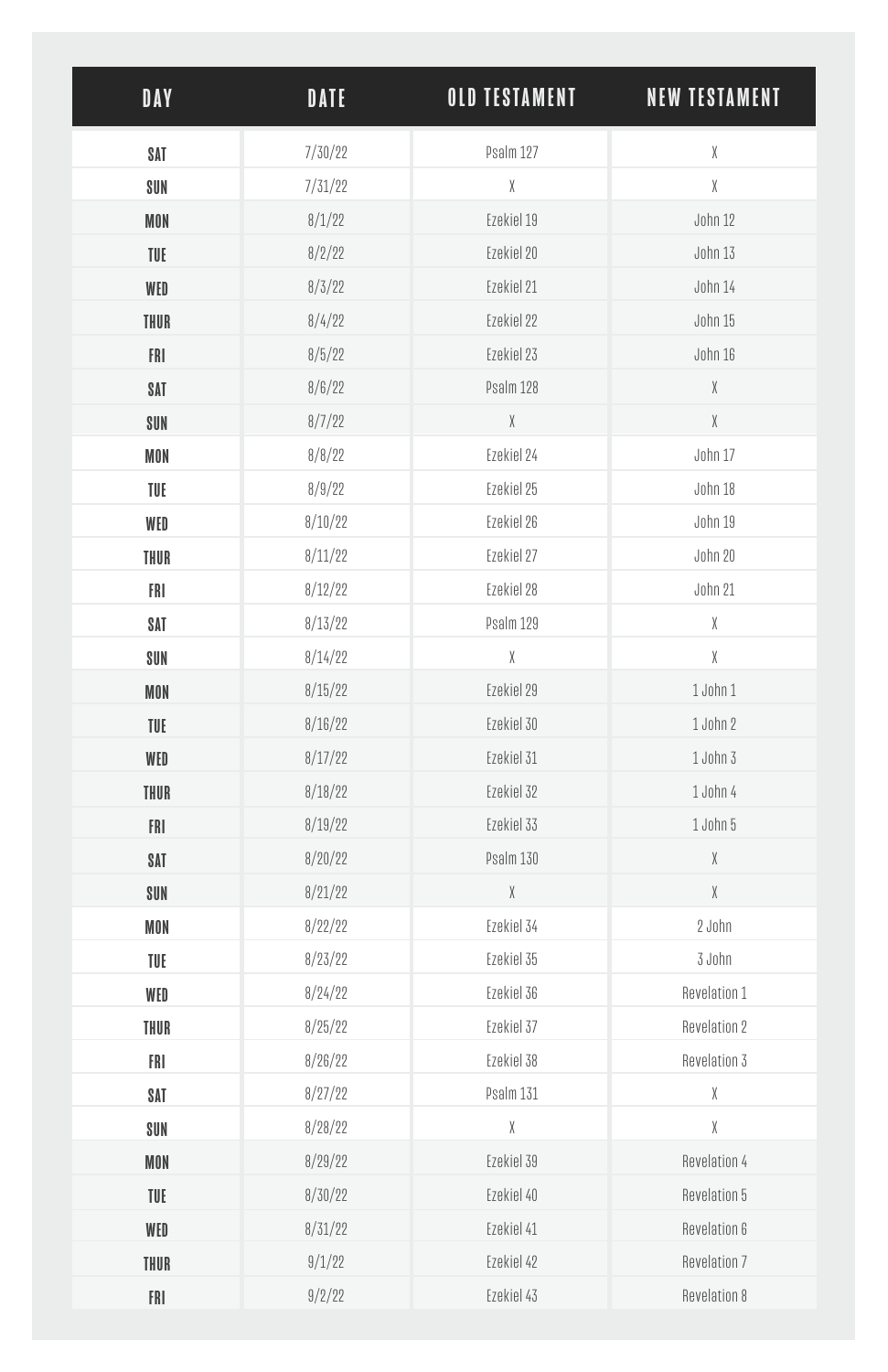| <b>DAY</b> | DATE    | OLD TESTAMENT | <b>NEW TESTAMENT</b> |
|------------|---------|---------------|----------------------|
| SAT        | 9/3/22  | Psalm 132     | X                    |
| SUN        | 9/4/22  | $\chi$        | $\chi$               |
| <b>MON</b> | 9/5/22  | Ezekiel 44    | <b>Revelation 9</b>  |
| TUE        | 9/6/22  | Ezekiel 45    | Revelation 10        |
| WED        | 9/7/22  | Ezekiel 46    | Revelation 11        |
| THUR       | 9/8/22  | Ezekiel 47    | Revelation 12        |
| FRI        | 9/9/22  | Ezekiel 48    | Revelation 13        |
| SAT        | 9/10/22 | Psalm 133     | X                    |
| SUN        | 9/11/22 | $\chi$        | $\chi$               |
| <b>MON</b> | 9/12/22 | Daniel 1      | Revelation 14        |
| TUE        | 9/13/22 | Daniel 2      | Revelation 15        |
| WED        | 9/14/22 | Daniel 3      | Revelation 16        |
| THUR       | 9/15/22 | Daniel 4      | Revelation 17        |
| FRI        | 9/16/22 | Daniel 5      | Revelation 18        |
| SAT        | 9/17/22 | Psalm 134     | $\chi$               |
| SUN        | 9/18/22 | X             | X                    |
| <b>MON</b> | 9/19/22 | Daniel 6      | Revelation 19        |
| TUE        | 9/20/22 | Daniel 7      | Revelation 20        |
| WED        | 9/21/22 | Daniel 8      | Revelation 21        |
| THUR       | 9/22/22 | Daniel 9      | Revelation 22        |
| FRI        | 9/23/22 | Daniel 10     | Mark 1               |
| SAT        | 9/24/22 | Psalm 135     | $\chi$               |
| SUN        | 9/25/22 | $\chi$        | $\chi$               |
| <b>MON</b> | 9/26/22 | Daniel 11     | Mark 2               |
| TUE        | 9/27/22 | Daniel 12     | Mark 3               |
| WED        | 9/28/22 | Hosea 1       | Mark 4               |
| THUR       | 9/29/22 | Hosea 2       | Mark 5               |
| FRI        | 9/30/22 | Hosea 3       | Mark 6               |
| SAT        | 10/1/22 | Psalm 136     | X                    |
| SUN        | 10/2/22 | $\chi$        | $\chi$               |
| <b>MON</b> | 10/3/22 | Hosea 4       | Mark 7               |
| TUE        | 10/4/22 | Hosea 5       | Mark 8               |
| WED        | 10/5/22 | Hosea 6       | Mark 9               |
| THUR       | 10/6/22 | Hosea 7       | Mark 10              |
| FRI        | 10/7/22 | Hosea 8       | Mark 11              |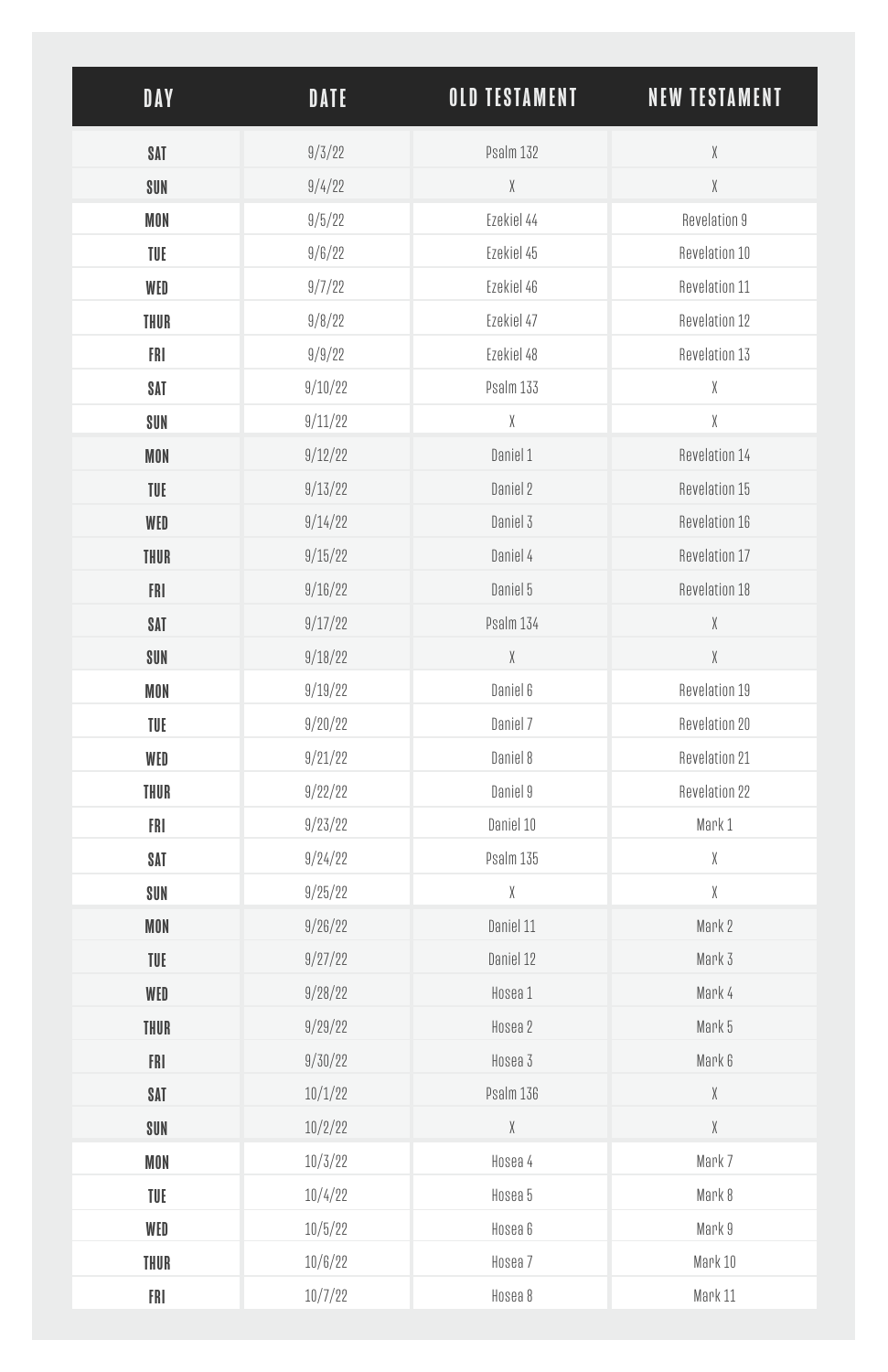| DAY         | DATE     | OLD TESTAMENT | <b>NEW TESTAMENT</b> |
|-------------|----------|---------------|----------------------|
| SAT         | 10/8/22  | Psalm 137     | X                    |
| SUN         | 10/9/22  | $\chi$        | $\chi$               |
| <b>MON</b>  | 10/10/22 | Hosea 9       | Mark 12              |
| TUE         | 10/11/22 | Hosea 10      | Mark 13              |
| WED         | 10/12/22 | Hosea 11      | Mark 14              |
| THUR        | 10/13/22 | Hosea 12      | Mark 15              |
| FRI         | 10/14/22 | Hosea 13      | Mark 16:1-8          |
| SAT         | 10/15/22 | Psalm 138     | $\chi$               |
| SUN         | 10/16/22 | X             | X                    |
| <b>MON</b>  | 10/17/22 | Hosea 14      | 1 Peter 1            |
| TUE         | 10/18/22 | $J$ oel 1     | 1 Peter 2            |
| WED         | 10/19/22 | Joel 2        | 1 Peter 3            |
| THUR        | 10/20/22 | Joel 3        | 1 Peter 4            |
| FRI         | 10/21/22 | Amos 1        | 1 Peter 5            |
| SAT         | 10/22/22 | Psalm 139     | $\chi$               |
| SUN         | 10/23/22 | $\chi$        | $\chi$               |
| <b>MON</b>  | 10/24/22 | Amos 2        | 2 Peter 1            |
| TUE         | 10/25/22 | Amos 3        | 2 Peter 2            |
| WED         | 10/26/22 | Amos 4        | 2 Peter 3            |
| THUR        | 10/27/22 | Amos 5        | Hebrews 1            |
| FRI         | 10/28/22 | Amos 6        | Hebrews 2            |
| SAT         | 10/29/22 | Psalm 140     | $\chi$               |
| SUN         | 10/30/22 | X             | X                    |
| <b>MON</b>  | 10/31/22 | Amos 7        | Hebrews 3            |
| TUE         | 11/1/22  | Amos 8        | Hebrews 4            |
| WED         | 11/2/22  | Amos 9        | Hebrews 5            |
| THUR        | 11/3/22  | Obadiah 1     | Hebrews 6            |
| FRI         | 11/4/22  | Jonah 1       | Hebrews 7            |
| SAT         | 11/5/22  | Psalm 141     | X                    |
| SUN         | 11/6/22  | $\chi$        | $\chi$               |
| <b>MON</b>  | 11/7/22  | Jonah 2       | Hebrews 8            |
| TUE         | 11/8/22  | Jonah 3       | Hebrews 9            |
| WED         | 11/9/22  | Jonah 4       | Hebrews 10           |
| THUR        | 11/10/22 | Micah 1       | Hebrews 11           |
| ${\sf FRI}$ | 11/11/22 | Micah 2       | Hebrews 12           |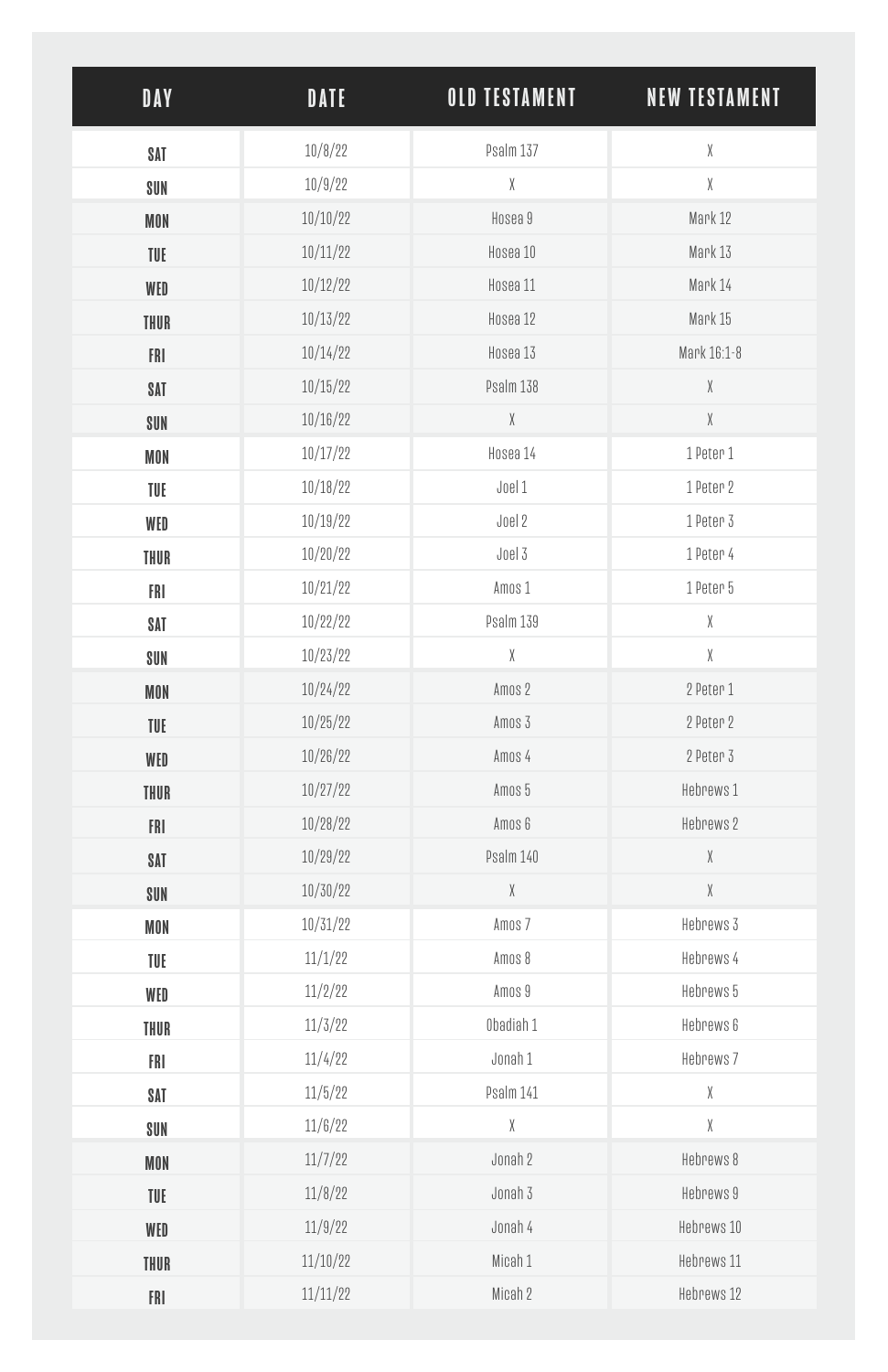| <b>DAY</b> | DATE     | OLD TESTAMENT | <b>NEW TESTAMENT</b> |
|------------|----------|---------------|----------------------|
| SAT        | 11/12/22 | Psalm 142     | X                    |
| SUN        | 11/13/22 | $\chi$        | X                    |
| <b>MON</b> | 11/14/22 | Micah 3       | Hebrews 13           |
| TUE        | 11/15/22 | Micah 4       | James 1              |
| WED        | 11/16/22 | Micah 5       | James 2              |
| THUR       | 11/17/22 | Micah 6       | James 3              |
| FRI        | 11/18/22 | Micah 7       | James 4              |
| SAT        | 11/19/22 | Psalm 143     | $\chi$               |
| SUN        | 11/20/22 | X             | X                    |
| <b>MON</b> | 11/21/22 | Nahum 1       | James 5              |
| TUE        | 11/22/22 | Nahum 2       | Matthew 1            |
| WED        | 11/23/22 | Nahum 3       | Matthew 2            |
| THUR       | 11/24/22 | Habakkuk 1    | Matthew 3            |
| FRI        | 11/25/22 | Habakkuk 2    | Matthew 4            |
| SAT        | 11/26/22 | Psalm 144     | $\chi$               |
| SUN        | 11/27/22 | X             | X                    |
| <b>MON</b> | 11/28/22 | Habakkuk 3    | Matthew 5            |
| TUE        | 11/29/22 | Zephaniah 1   | Matthew 6            |
| WED        | 11/30/22 | Zephaniah 2   | Matthew 7            |
| THUR       | 12/1/22  | Zephaniah 3   | Matthew 8            |
| FRI        | 12/2/22  | Haggai 1      | Matthew 9            |
| SAT        | 12/3/22  | Psalm 145     | $\chi$               |
| SUN        | 12/4/22  | X             | X                    |
| <b>MON</b> | 12/5/22  | Haggai 2      | Matthew 10           |
| TUE        | 12/6/22  | Zechariah 1   | Matthew 11           |
| WED        | 12/7/22  | Zechariah 2   | Matthew 12           |
| THUR       | 12/8/22  | Zechariah 3   | Matthew 13           |
| FRI        | 12/9/22  | Zechariah 4   | Matthew 14           |
| SAT        | 12/10/22 | Psalm 146     | X                    |
| SUN        | 12/11/22 | $\chi$        | $\chi$               |
| <b>MON</b> | 12/12/22 | Zechariah 5   | Matthew 15           |
| TUE        | 12/13/22 | Zechariah 6   | Matthew 16           |
| WED        | 12/14/22 | Zechariah 7   | Matthew 17           |
| THUR       | 12/15/22 | Zechariah 8   | Matthew 18           |
| FRI        | 12/16/22 | Zechariah 9   | Matthew 19           |